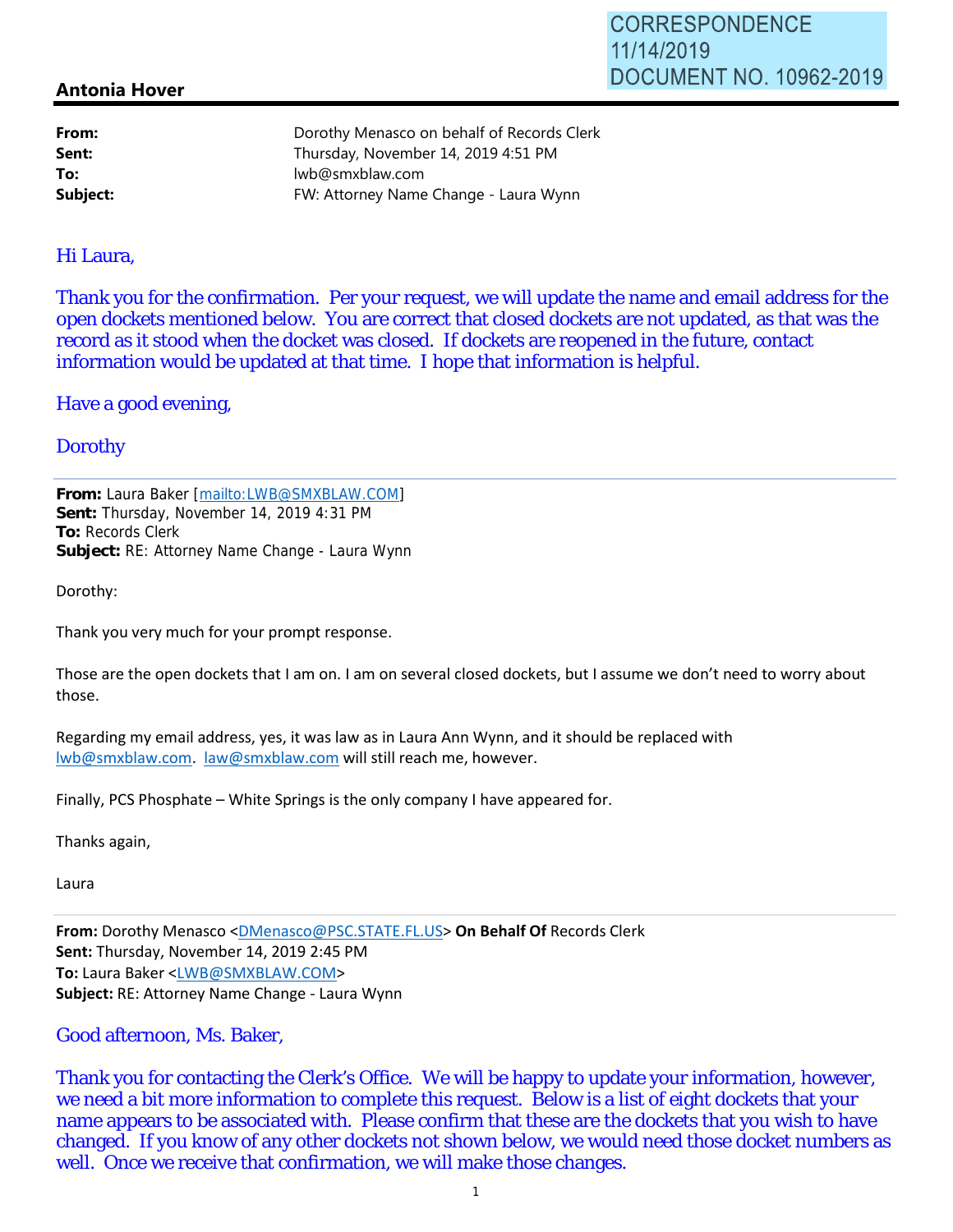- 1) 20190018
- 2) 20190008
- 3) 20190007
- 4) 20190002
- 5) 20190001
- 6) 20180047
- 7) 20180013
- 8) 20170057

Additionally, we need clarification as to whether the email address shown below, LWB@SMXBLAW.COM should replace law@smxblaw.com shown in any related dockets. We want to be sure that it's not "law" as in "lawfirm" (and possibly received by an assistant) or "law" as in "Laura A. Wynn" and only received by you.

We also note that the majority of the dockets that your name is related to, is for *PCS Phosphate - White Springs* c/o Stone Law Firm. Are there any other companies that your name would be associated with?

Thank you for your help. Please call our office if you have any questions.

# Dorothy Menasco

Office of Commission Clerk Florida Public Service Commission 2540 Shumard Oak Blvd. Tallahassee, Florida 32399-0850 (850) 413-6770

*Please note: Florida has a very broad public records law. Most written communications to or from state officials regarding state business are considered to be public records and will be made available to the public and media upon request. Therefore, your e-mail communications may be subject to public disclosure.*

**From:** Laura Baker [mailto:LWB@SMXBLAW.COM] **Sent:** Thursday, November 14, 2019 12:04 PM **To:** Records Clerk **Subject:** Attorney Name Change - Laura Wynn

Good morning:

I am Laura Wynn Baker (formerly Laura Ann Wynn), and I am writing to request that my name be changed on all dockets where my name appears.

My name currently appears on the dockets as either Laura A. Wynn or Laura Wynn. The new name should read Laura Wynn Baker or Laura W. Baker.

Going forward, will I need to file or serve anything in the dockets to effectuate the name change, or will an email suffice?

Thank you in advance for your help.